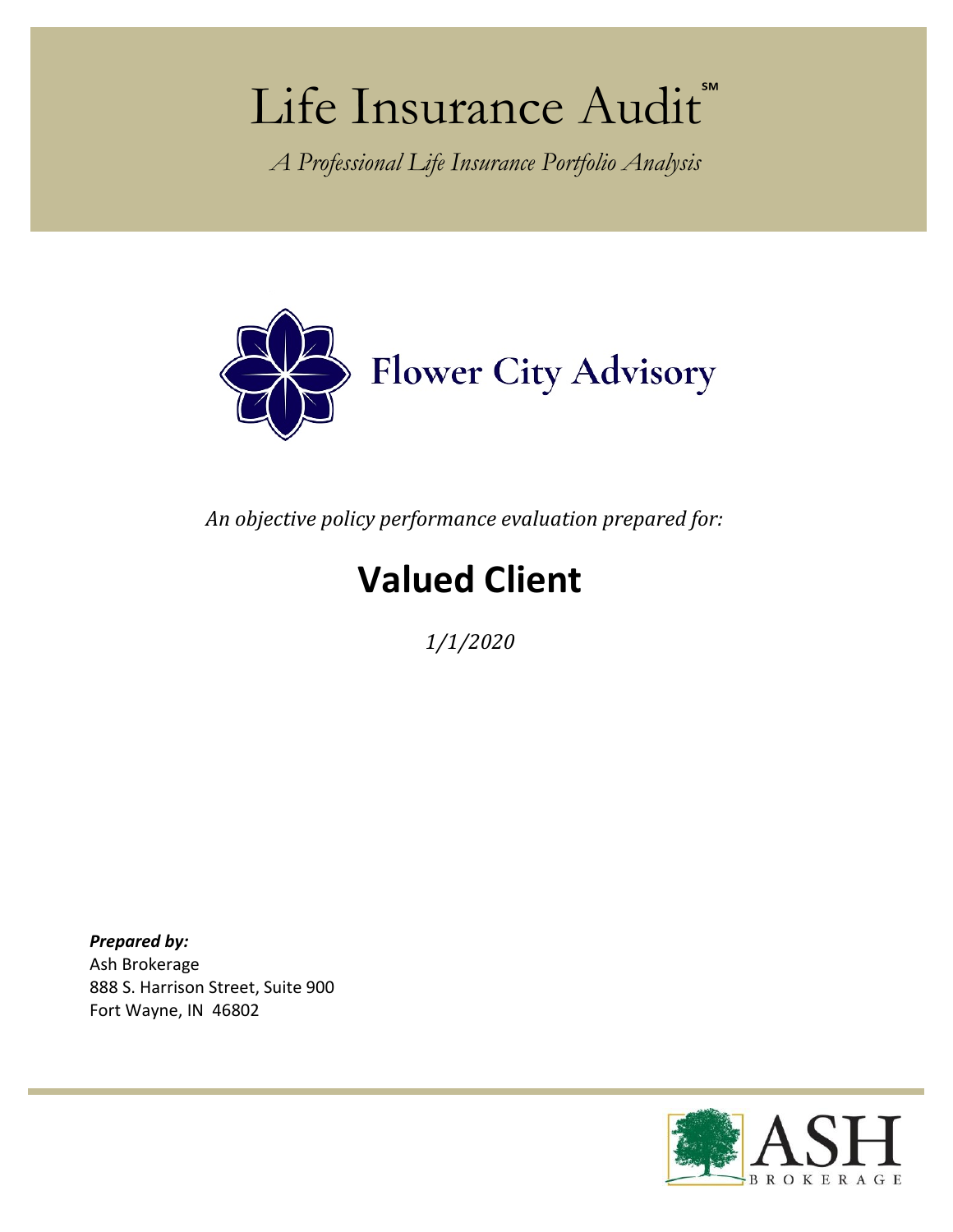## Part I: Understanding and Evaluating your Coverage

## *Current Policy Data*

|                                            | Policy #1                                     | Policy #2                                     |
|--------------------------------------------|-----------------------------------------------|-----------------------------------------------|
| <b>Insured</b>                             | John Client - 12/1/1957                       |                                               |
| <b>Policy Owner</b>                        |                                               | John Client Irrevocable Trust, Dated 1/1/2003 |
| <b>Policy Beneficiary</b>                  | John Client Irrevocable Trust, Dated 1/1/2003 |                                               |
| <b>Current Insurance</b><br><b>Company</b> | <b>Carrier A</b>                              | <b>Carrier A</b>                              |
| <b>Product Type</b>                        | <b>Universal Life</b>                         | <b>Term Life</b>                              |
| <b>Policy Number</b>                       | 8675309                                       | 8675310                                       |
| <b>Rate Class</b>                          | Non-Tobacco                                   | Non-Tobacco                                   |
| <b>Current Net Death</b><br><b>Benefit</b> | \$1,200,000                                   | \$500,000                                     |
| <b>Annualized Premium</b>                  | \$14,794                                      | \$1,560                                       |
| <b>Net Surrender Value</b>                 | \$177,537                                     | \$0                                           |
| <b>Surrender Charge</b>                    | \$15,589                                      | \$0                                           |
| <b>Cost Basis</b>                          | \$192,322                                     | <b>Not Provided</b>                           |
| <b>Policy Date</b>                         | 1/1/2003                                      | 1/1/2003                                      |
| <b>Policy Objective</b>                    | <b>Estate Liquidity</b>                       |                                               |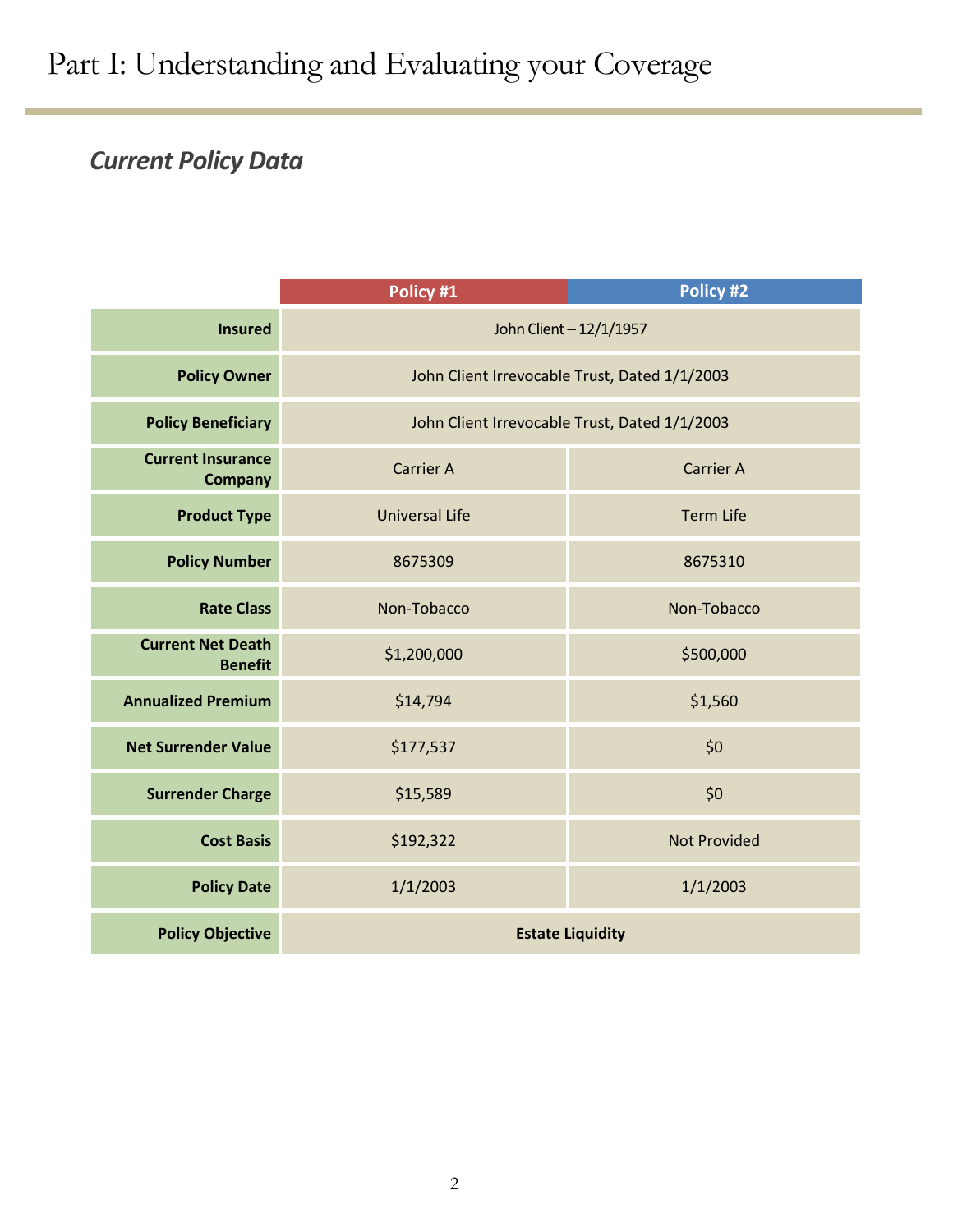## *Policy #1: Performance Assessment*

**This product is a Current Assumption Universal Life contract.** Current Assumption Universal Life offers permanent coverage; guaranteed to remain in-force as long as there is a positive cash value inside the policy. Premiums and coverage amounts are flexible. The insurance company will assess a schedule of policy charges and credit a fixedrate of interest to the policy on a periodic basis; the rate of interest and the policy charges are subject to change. The policy may perform better or worse than originally anticipated, however, there is a guaranteed minimum interest rate that will be credited each year. Policy values can be distributed as income via policy withdrawals or loans.

The following is an assessment of current and projected future performance of existing policy based on interest rates, cost of insurance, premium levels, and projected and guaranteed assumptions.

| Carrier A Policy #8675309 - Inforce Ledgers Dated 12/15/2016 |               |                   |                                                  |                  |  |
|--------------------------------------------------------------|---------------|-------------------|--------------------------------------------------|------------------|--|
| <b>Current Values</b>                                        |               |                   |                                                  |                  |  |
| <b>Current Net Death Benefit</b>                             |               | \$1,200,000       |                                                  |                  |  |
| <b>Net Surrender Value</b>                                   |               |                   | \$177,537                                        |                  |  |
| <b>Projections</b>                                           |               |                   |                                                  |                  |  |
| <b>Design Goal</b>                                           |               | $As-1s$           | Minimum Premium to<br><b>Project to Maturity</b> | Pay Zero Premium |  |
| <b>Illustrated Outlay</b>                                    |               | \$14,794          | \$19,237                                         | \$0              |  |
| <b>Outlay Paid Through</b>                                   |               | <b>All Years</b>  | <b>Age 100</b>                                   | <b>Not Paid</b>  |  |
| <b>Policy Guaranteed Duration</b>                            |               | <b>Age 75</b>     | <b>Age 77</b>                                    | Age 69           |  |
| <b>Guaranteed Interest Rate</b>                              |               | 3.00%             | 3.00%                                            | 3.00%            |  |
| <b>Policy Projected Duration</b>                             |               | Age 91            | <b>Lifetime</b>                                  | <b>Age 77</b>    |  |
| <b>Current Interest Rate</b>                                 |               | 3.30%             | 3.30%                                            | 3.30%            |  |
| <b>Level Death Benefit</b>                                   |               | \$1,200,000       | \$1,200,000                                      | \$1,200,000      |  |
| <b>Cash Value</b>                                            | <b>Age 65</b> | \$269,120         | \$293,701                                        | \$187,279        |  |
|                                                              | <b>Age 80</b> | \$420,339         | \$580,518                                        | Lapsed           |  |
| Life Expectancy Evaluation*                                  |               |                   |                                                  |                  |  |
| <b>Life Expectancy</b>                                       |               | Age 86 (27 Years) |                                                  |                  |  |
| <b>Probability of Outliving</b><br><b>Projected Duration</b> |               | 16.9%             | 0%                                               | 75.4%            |  |

*\* Based on 2008 Valuation Basic Table, Select and Ultimate. The LE tables used are not tailored to your personal situation or risk class; rather, they are based on population averages and are presented merely to help you form a generalized idea of potential ages at death.*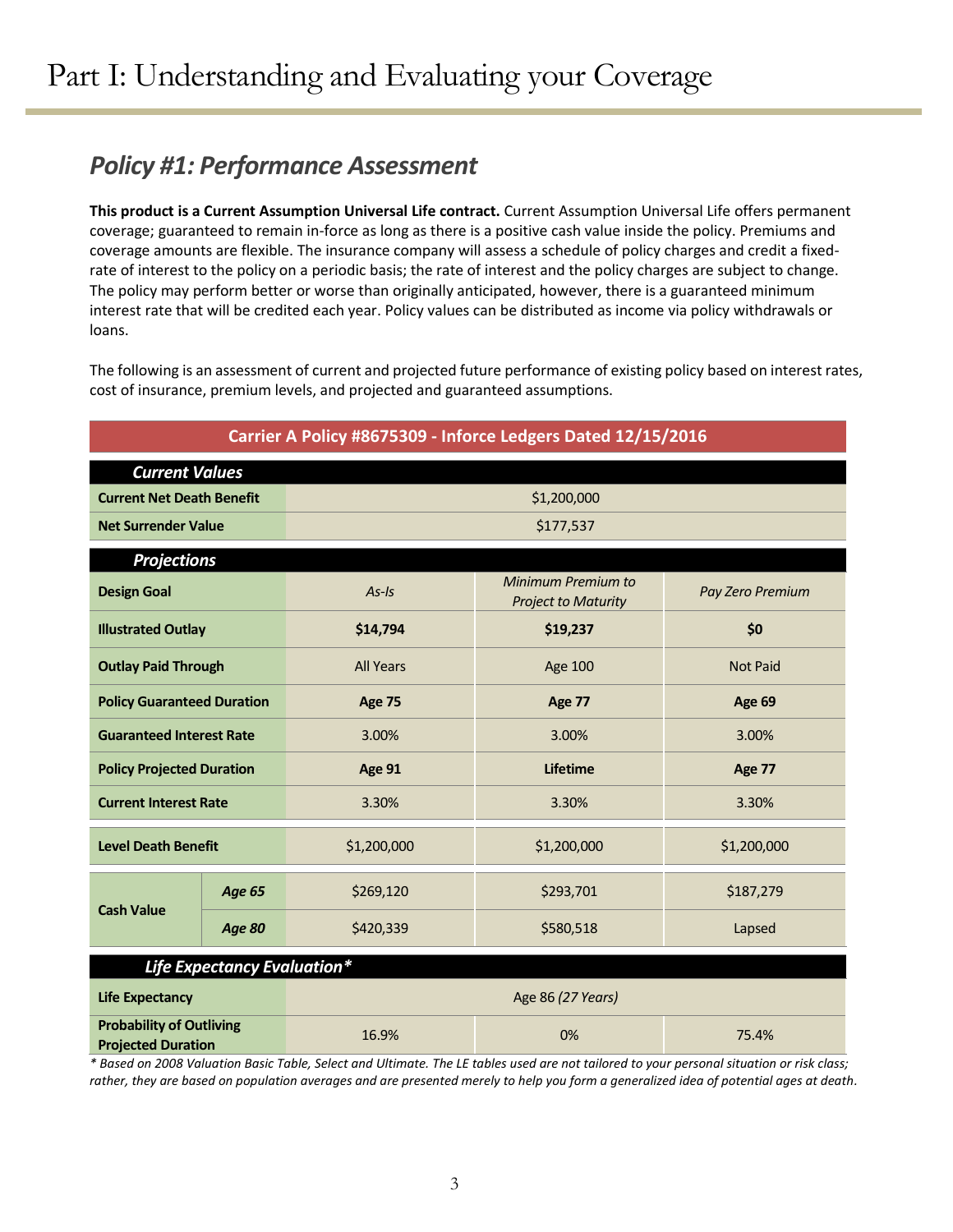## *Policy #2: Performance Assessment*

**This product is a Term Life contract.** Term Life offers low-cost coverage for a temporary duration. Premiums are traditionally guaranteed to remain level for a specified number of years. Traditionally, term products allow for a conversion to a permanent product at the same carrier without proving medical insurability up to a specified age. Term products do not build cash value. There is a risk of outliving your policy.

The following is an assessment of current and projected future performance of existing policy based on interest rates, cost of insurance, premium levels, and projected and guaranteed assumptions.

| Carrier A Policy #8675310 - Inforce Ledger Dated 12/15/2016        |                   |                  |  |
|--------------------------------------------------------------------|-------------------|------------------|--|
| <b>Current Values</b>                                              |                   |                  |  |
| <b>Current Net Death Benefit</b>                                   |                   | \$500,000        |  |
| <b>Projections</b>                                                 |                   |                  |  |
| <b>Design Goal</b>                                                 |                   | As-Is            |  |
| <b>Illustrated Outlay</b>                                          |                   | \$1,560          |  |
| <b>Level Premium Duration</b>                                      |                   | 1 Year           |  |
| <b>Projected Future</b><br><b>Premiums</b>                         | Year 2            | \$3,795          |  |
|                                                                    | Year <sub>3</sub> | \$4,175          |  |
|                                                                    | Year 4            | \$4,590          |  |
| <b>Cumulative 10-Year Outlay</b>                                   |                   | \$53,795         |  |
| <b>Conversion</b>                                                  |                   |                  |  |
| <b>Illustrated Outlay</b>                                          |                   | \$12,966         |  |
| <b>Outlay Paid Through</b>                                         |                   | <b>All Years</b> |  |
| <b>Policy Guaranteed Duration</b>                                  |                   | <b>Age 100</b>   |  |
| <b>Policy Projected Duration</b>                                   |                   | <b>Age 100</b>   |  |
| Life Expectancy Evaluation*                                        |                   |                  |  |
| <b>Life Expectancy</b>                                             | Age 86 (27 Years) |                  |  |
| <b>Probability of Outliving</b><br><b>Projected Level Duration</b> |                   | 99.8%            |  |

*\* Based on 2008 Valuation Basic Table, Select and Ultimate. The LE tables used are not tailored to your personal situation or risk class; rather, they are based on population averages and are presented merely to help you form a generalized idea of potential ages at death.*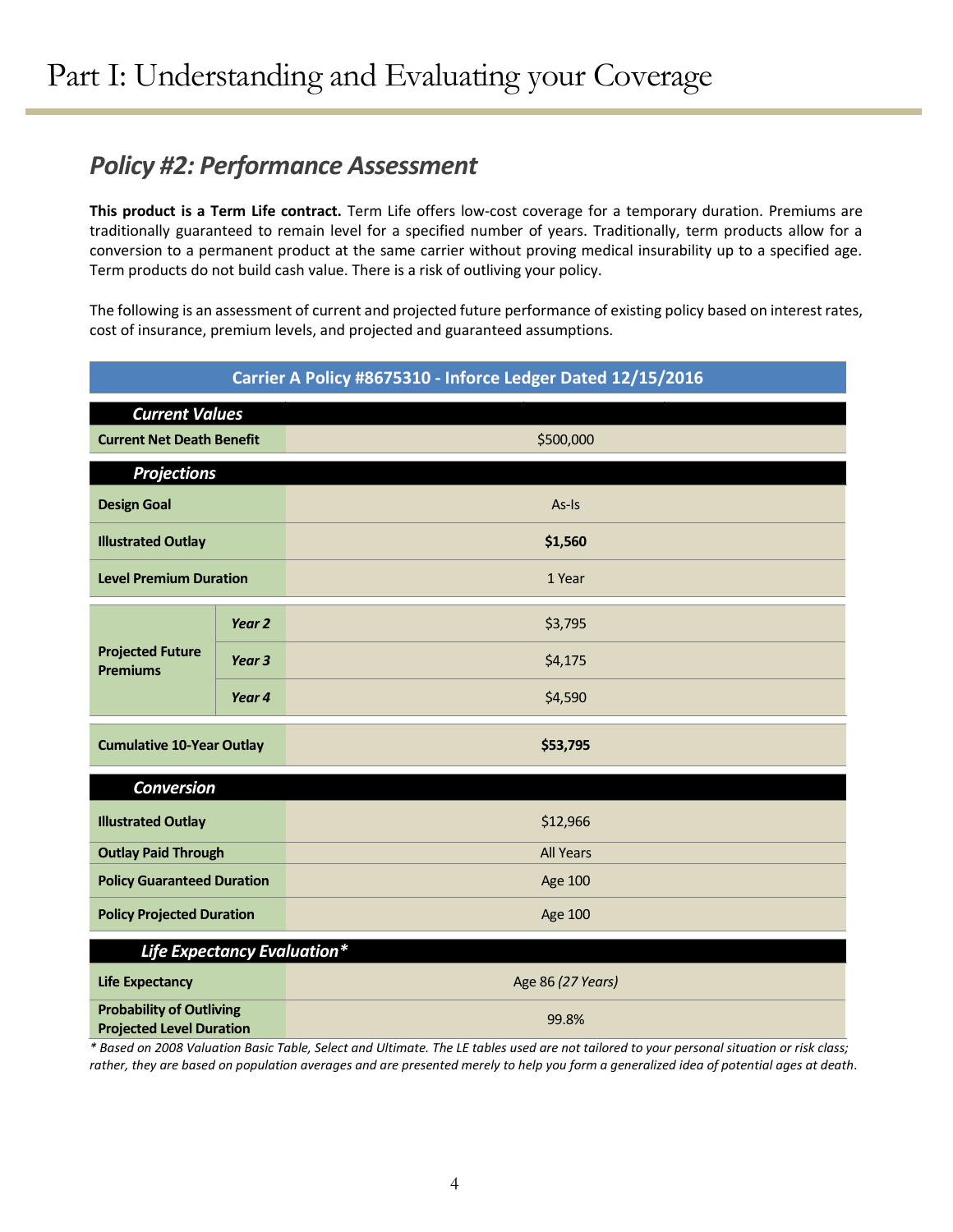### *Discussion Points*

### **Policy Performance**

**Carrier A Policy #8675309:** Based on current premium, charges, and interest rate, the policy is projected to lapse at age 91. In order to project coverage to policy maturity, premiums would need to be increased to \$19,237 per year.

**Carrier A Policy #8675310:** Current premiums are projected to remain level for one more policy year. In subsequent years, premium is projected to increase annually.

#### **Financial Strength Ratings**

*Carrier A: AM Best:* **A+,** *Comdex:* **90**

The Comdex score indicates that approximately 90% of all rated life insurance companies are rated at or below Carrier A.

#### **Key Code:**

Area of Concern – Immediate and ongoing monitoring is recommended

Neutral Point of Interest – Continued monitoring is recommended

Positive Point of Interest – Future monitoring is recommended

This report should only be used in conjunction with the complete illustrations, reports and professional interpretation of a properly licensed representative. This is not tax or legal advice.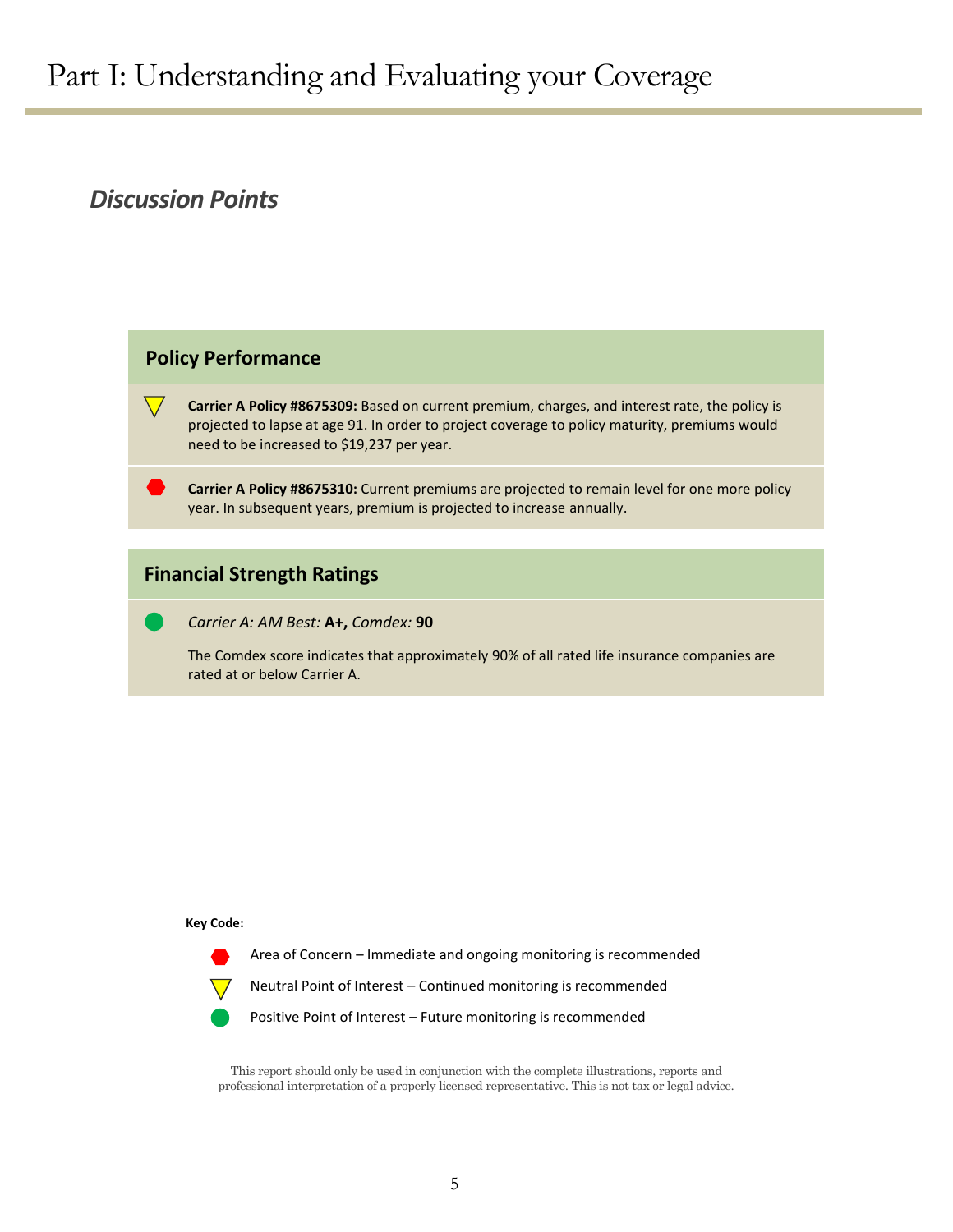## *Market Analysis – Policy #1*

All known rate class factors have been considered and applied to policies offered by more than 50 life insurance companies. Figures are current as of the date of this review and are subject to change in the future due to age changes and/or product changes.

#### **John Client -12/1/1957 - Standard Non-Tobacco Objective: Maintain Coverage and Minimize Premium to Extend Coverage for Lifetime.**

|                                           |               | <b>Minimum Funding to</b><br><b>Maturity</b>    | <b>Alternative #1</b>                           | <b>Alternative #2</b>                                | <b>Alternative #3</b>                              |
|-------------------------------------------|---------------|-------------------------------------------------|-------------------------------------------------|------------------------------------------------------|----------------------------------------------------|
| <b>Insurance Company</b>                  |               | <b>Carrier A</b>                                | John Hancock                                    | Nationwide                                           | Prudential                                         |
| <b>Strategy</b>                           |               | Pay premium to project<br>coverage to maturity. | Pay premium to project<br>coverage to maturity. | Pay premium to<br>guarantee coverage to<br>maturity. | Pay premium to<br>project coverage to<br>maturity. |
| <b>Product Type</b>                       |               | <b>Universal Life</b>                           | Universal Life                                  | <b>Guaranteed Universal</b><br>Life                  | <b>Universal Life</b>                              |
| <b>Level Death Benefit</b>                |               | \$1,200,000                                     | \$1,200,000                                     | \$1,200,000                                          | \$1,200,000                                        |
| <b>Illustrated Outlay</b>                 |               | \$19,237                                        | \$11,186                                        | \$11,892                                             | \$17,005                                           |
| <b>Outlay Paid</b><br><b>Through</b>      |               | Age 100                                         | Age 100                                         | Age 100                                              | Age 100                                            |
| <b>Policy Guaranteed</b>                  |               | <b>Age 77</b>                                   | Age 80                                          | Lifetime                                             | Age 93                                             |
| <b>Guaranteed</b><br><b>Interest Rate</b> |               | 3.00%                                           | 2.00%                                           | N/A                                                  | N/A                                                |
| <b>Policy Projected</b>                   |               | Lifetime                                        | Lifetime                                        | Lifetime                                             | Lifetime                                           |
| <b>Current Interest</b><br>Rate           |               | 3.30%                                           | 5.05%                                           | N/A                                                  | N/A                                                |
| Cash                                      | <b>Age 65</b> | \$293,701                                       | \$143,373                                       | \$0                                                  | \$215,770                                          |
| <b>Value</b>                              | <b>Age 80</b> | \$580,518                                       | \$198,376                                       | \$0                                                  | \$602,764                                          |
| <b>AM Best</b>                            |               | $A+$                                            | $A+$                                            | $A+$                                                 | $A+$                                               |
| <b>Comdex</b>                             |               | 90                                              | 92                                              | 89                                                   | 90                                                 |

*- An evaluation of the medical underwriting elements was not conducted.*

*- Alternatives assume a tax-free exchange of the current policy's cash surrender value of \$177,537.*

Figures are current as of the date of this Audit and are subject to change in the future due to age changes and/or product changes. This report should only be used in conjunction with the complete illustrations, reports and professional interpretation of a licensed professional. This is not tax or legal advice.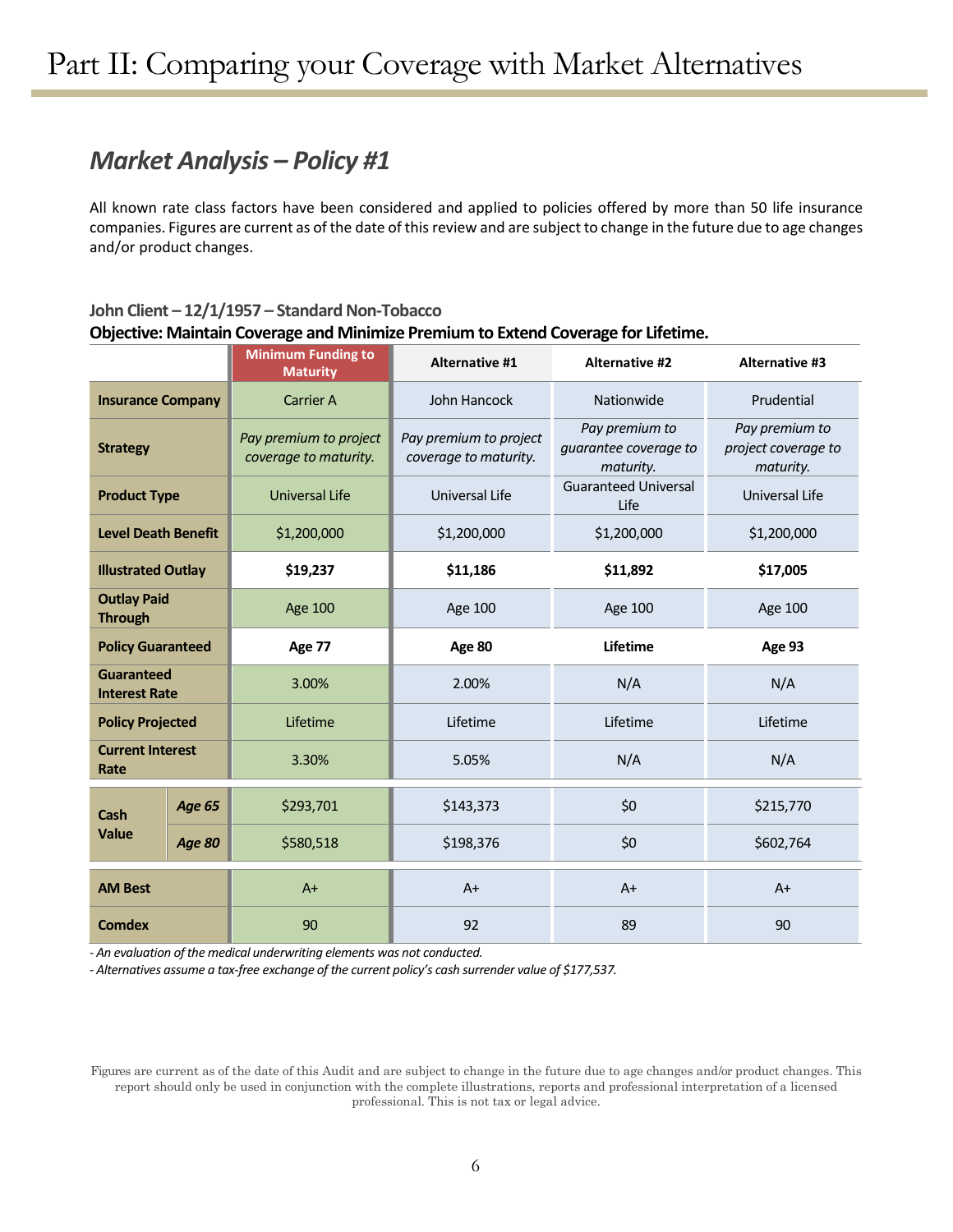## *Market Analysis – Policy #2*

#### **John Client – 12/1/1957 – Standard Non-Tobacco Objective: Maintain Coverage and Extend Coverage**

|                                         | As Is       | <b>Alternative #1</b> | <b>Alternative #2</b> | <b>Alternative #3</b> |
|-----------------------------------------|-------------|-----------------------|-----------------------|-----------------------|
| <b>Insurance Company</b>                | Carrier A   | Lincoln National      | Protective Life       | AXA Equitable         |
| <b>Product Type</b>                     | <b>Term</b> | 10 Year Term          | 10 Year Term          | 10 Year Term          |
| <b>Level Death Benefit</b>              | \$500,000   | \$500,000             | \$500,000             | \$500,000             |
| <b>Illustrated Outlay</b>               | \$1,560     | \$2,195               | \$2,213               | \$2,275               |
| <b>Level Premium</b><br><b>Duration</b> | 1 Year      | 10 Years              | 10 Years              | 10 Years              |
| <b>Cumulative 10-Year</b><br>Outlay     | \$53,795    | \$21,950              | \$22,130              | \$22,750              |
| <b>AM Best</b>                          | $A+$        | $A+$                  | $A+$                  | $A+$                  |
| Comdex                                  | 90          | 90                    | 86                    | 92                    |

#### **Objective: Extend Coverage for Lifetime with a Minimum Outlay**

|                                             | <b>Conversion</b>               | <b>Alternative #1</b>               | <b>Alternative #2</b>        | <b>Alternative #3</b>               |
|---------------------------------------------|---------------------------------|-------------------------------------|------------------------------|-------------------------------------|
| <b>Insurance Company</b>                    | Carrier A                       | Lincoln National                    | Protective                   | Nationwide                          |
| <b>Product Type</b>                         | Conversion to<br>Guaranteed UL* | <b>Guaranteed Universal</b><br>Life | Guaranteed Universal<br>Life | <b>Guaranteed Universal</b><br>Life |
| <b>Level Death Benefit</b>                  | \$500,000                       | \$500,000                           | \$500,000                    | \$500,000                           |
| <b>Illustrated Outlay</b>                   | \$12,966                        | \$8,827                             | \$8,942                      | \$9,219                             |
| <b>Outlay Paid</b><br><b>Through</b>        | <b>All Years</b>                | All Years                           | All Years                    | All Years                           |
| <b>Policy Guaranteed</b><br><b>Duration</b> | <b>Age 100</b>                  | <b>Age 100</b>                      | <b>Age 100</b>               | <b>Age 100</b>                      |
| <b>Policy Projected</b><br><b>Duration</b>  | Age 100                         | Age 100                             | Age 100                      | Age 100                             |
| <b>AM Best</b>                              | $A+$                            | $A+$                                | $A+$                         | $A+$                                |
| <b>Comdex</b>                               | 90                              | 90                                  | 86                           | 90                                  |

*- An evaluation of the medical underwriting elements was not conducted.*

*\*Conversion at Standard Non-Tobacco Rates.*

Figures are current as of the date of this Audit and are subject to change in the future due to age changes and/or product changes. This report should only be used in conjunction with the complete illustrations, reports and professional interpretation of a licensed professional. This is not tax or legal advice.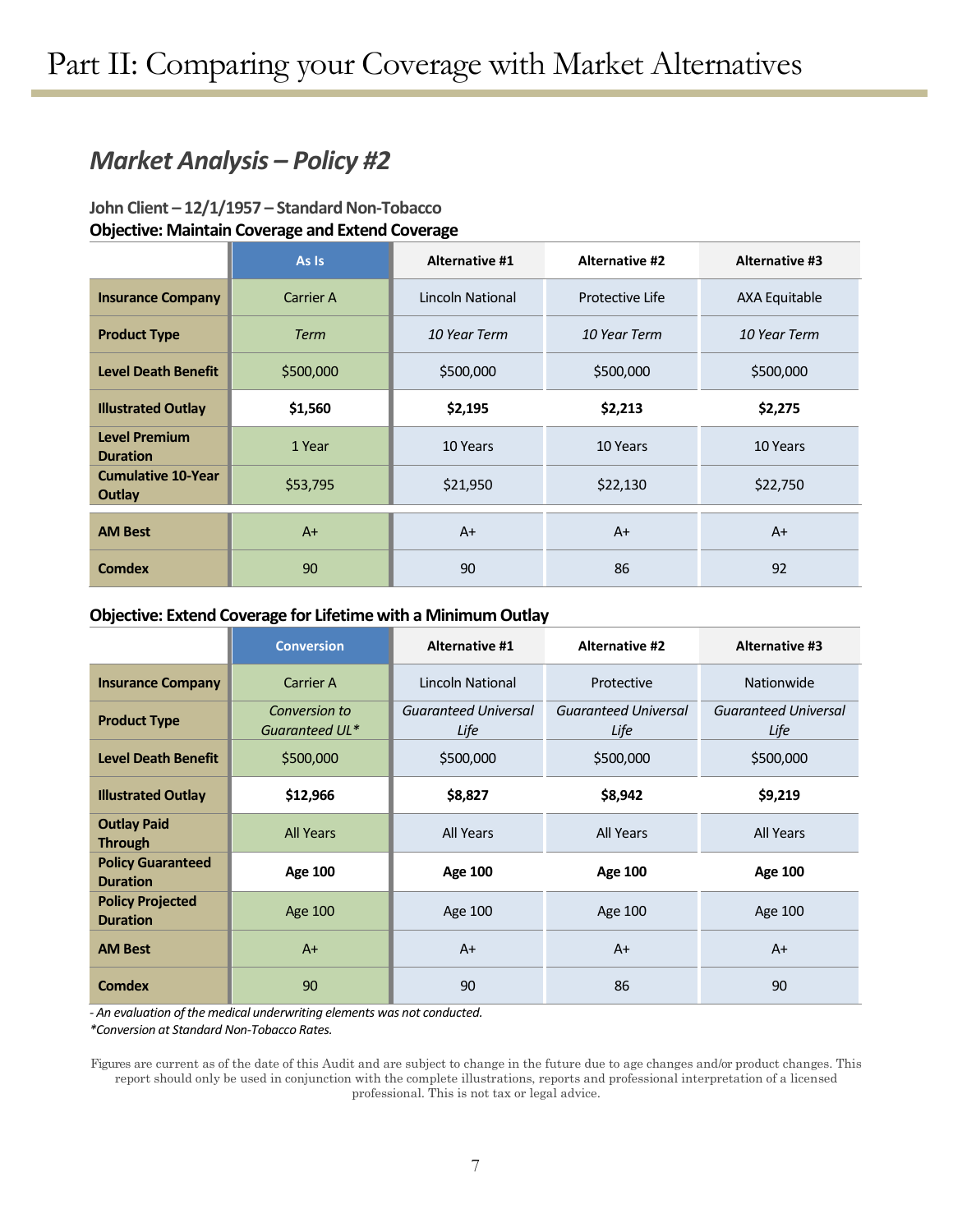## *Options to Consider*

#### **Carrier A Policy #8675309:**

- 1. Maintain current policy. Based on current premium, charges, and interest rate, the policy is projected to lapse at age 91. In order to project coverage to policy maturity, premiums would need to be increased to \$19,237 per year.
- 2. Acquire a new contract. Based on current assumptions, an annual premium of \$11,186 would be required to extend coverage for the lifetime of the insured on a non-guaranteed basis.
- 3. Acquire a new contract. Based on guaranteed assumptions, an annual premium of \$11,880 would be required to extend coverage for the lifetime of the insured on a guaranteed basis.

#### **Carrier A Policy #8675310:**

- 1. Maintain current policy. Based on current, non-guaranteed premium schedule, annual premiums are projected to increase on an annual basis after the next policy year.
- 2. Acquire a new 10 year term contract. Level premiums for the next 10 years would be between \$2,195 and \$2,275 depending on the carrier.
- 3. Convert current policy or apply for new guaranteed UL coverage. Annual premiums range from \$8,827 \$12,966.

#### *Medical testing and complete underwriting will be required to verify insurability.*

**I acknowledge that I have been presented with this entire document and have reviewed and understand my options.**

| Insured/Owner Signature: |  |
|--------------------------|--|
| Insured/Owner Printed:   |  |
| Date:                    |  |

This report should only be used in conjunction with the complete illustrations, reports and professional interpretation of a properly licensed representative. This is not tax or legal advice.